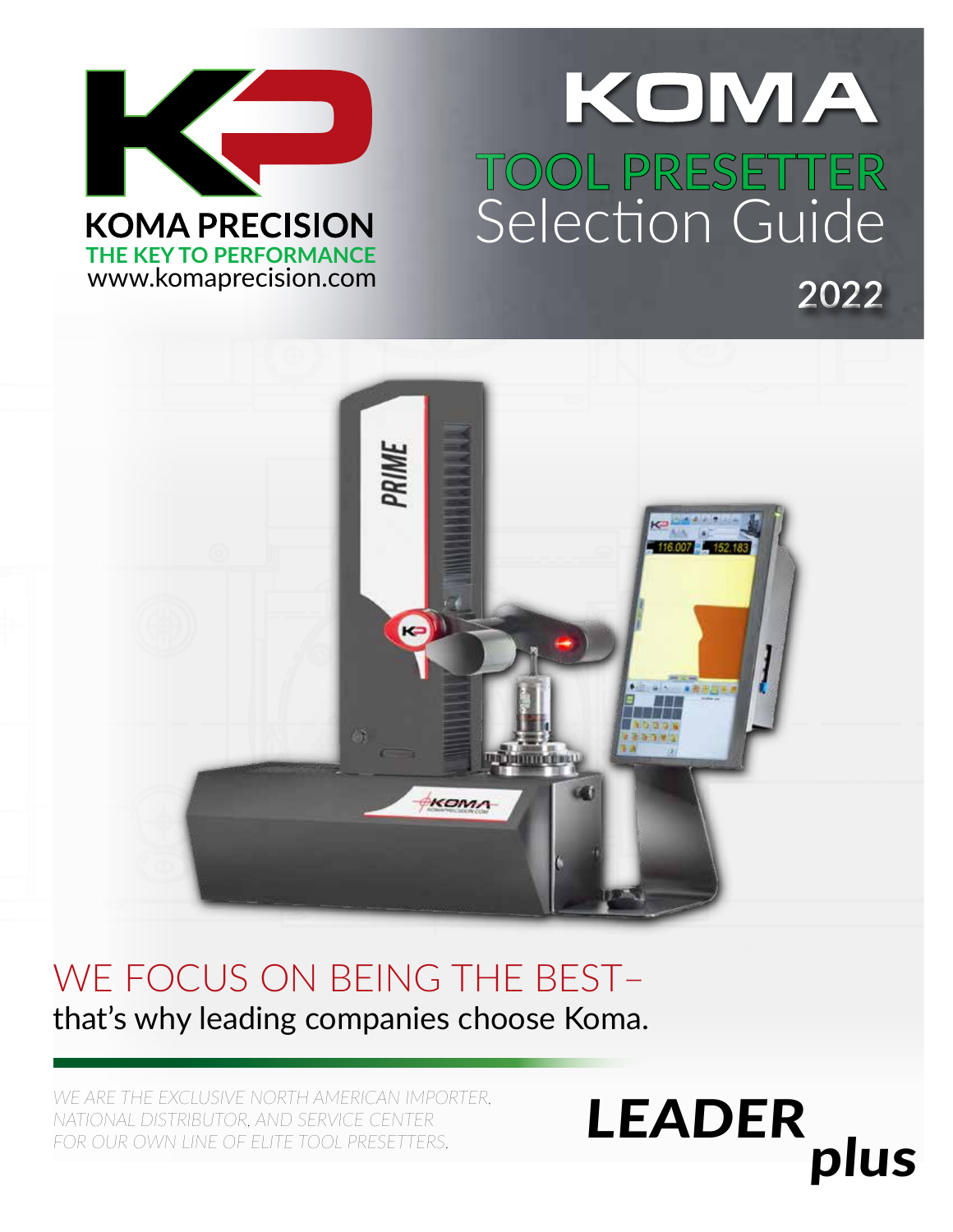#### **LEADER plus CONSTRUCTION**

#### Thermally stable steel structure

Tempered steel, high precision sleeve with calibration spheres Dimensions= **44**: 1,080mm L x 626mm D x 950mm H **45**: 1,080mm L x 626mm D x 1,050mm H

**46**: 1,080mm L x 626mm D x 1,150mm H

Weight= **44**: 136Kg (299 lbs.) / **45**: 142Kg (313 lbs.) / **46**: 148Kg (326 lbs.)

#### **AXIS MOVEMENT**

X Axis (Diameter) = 400mm / 15.75in

Z Axis = **44**: 400mm (15.7 in.) / **45**: 500mm (19.6 in.) / **46**: 600mm (23.6 in.)

Resolution X & Z Axis - 1 μm

Pneumatic axis lock

ISO 30/40/50 for pneumatic with additional spindles available

#### **SPINDLE**

| Interchangeable tool sleeve                            |
|--------------------------------------------------------|
| Tool sleeve rotation brake                             |
| Fine micrometric adjustments                           |
| Glass optical scales, SP class precision linear guides |
| Concentricity - 2 µm                                   |
| Maximum Tool Weight 40kg / 88 lbs.                     |

#### **OPERATING SYSTEM**

Vertical Full HD 22" Monitor CVS, user friendly software Windows Operating System with data back-up system Storage of up to 200 machine origins and 40,000 tools 7 port USB hub 1 Network LAN port

Pot Processing with 40 template files

#### **CAPABILITIES**

- ID Image for each machine origin Fixed/Mobile Axis
- Automatic Radius & Angle Computing Cycle
- X&Z Axis Focusing Control Bar
- Full Screen Auto Targeting
- Real-view tool inspection
- Geometric measurement functions
- Measure radial and axial runout
- CVS Software includes 40 post-processing templates

#### **VISION SYSTEM**

#### **OPTIONS**

Label Printer

Other connection systems such as Balluff®







#### **HIGH PERFORMANCE**

Powerful and easy to use, the Leader Plus Presetter is a sophisticated machine for tool analysis. With many advanced features and the ability to manage your tooling library, the Leader Plus presetter is the ultimate in tool presetting.

#### **ERGONOMICALLY DESIGNED CONTROLS**

With the operator in mind, the Leader Plus presetter was designed with an ergonomic micrometric hand wheel allowing for easy fine adjustment of the presetter's optics. A "zero gravity" support column allows smooth, effortless movement of the camera optics in both X and Z. Easy to use interchangeable tool sleeves allows the presetter to be quickly switched to accommodate any type of tooling.

#### **POWERFUL COMPUTING SYSTEM TOOL DATA MANAGEMENT**<br>This powerful new operating system uti-

lizing Windows, features state-of-the-art tool measuring, inspection and data management solutions. Koma presetters increase efficiency, reduce down time and are supported by extensive applications, technical support, and a global service network.

#### **SOFTWARE**

Simple and intuitive, the CVS software is easy to use. All functions are easy to find and shown using simple, graphical icons. It's never been easier or faster to set your tooling; create tool lists tool offset files in minutes. The Leader Plus allows up to 200 machine origins and tool lists up to 200 tools. The optional DXF function allows the operator to quickly compare tool profiles or create and export a tool profile. The easy to use post-processing system allows the presetter to communicate with over 40 CNC control types.

#### **VIEWING SYSTEM**

Easy to use software combined with a full 22" HD monitor provides the operator with full control. Easily select any of the presetters measuring options with one click, while still viewing the edge of the cutting tool. The telecentric lenses on the HD cameras provide a full field of vision.

#### **SLIDEWAYS / OPTICAL SCALES**

 $\overline{\phantom{a}}$  of tool  $\overline{\phantom{a}}$ The Leader Plus is built with dual SP Precision guides and preloaded recirculating bearings mounted to a stabilized steel base ground to 2 microns of planarity. 1-micron glass optical scales are used to ensure the highest accuracy of tool measurements.









 $1007$ 

Nome file post-processor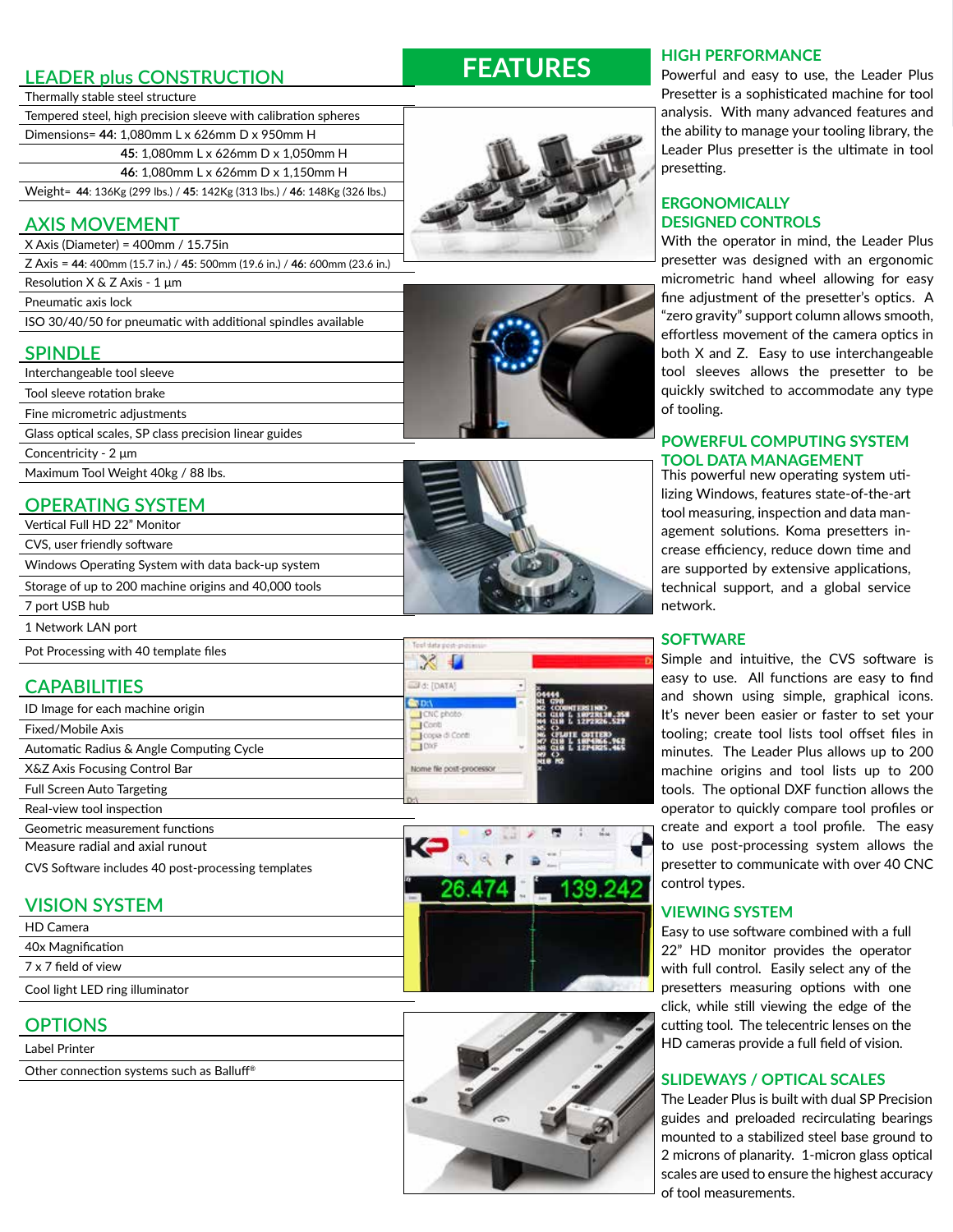

# LEADER<br>plus